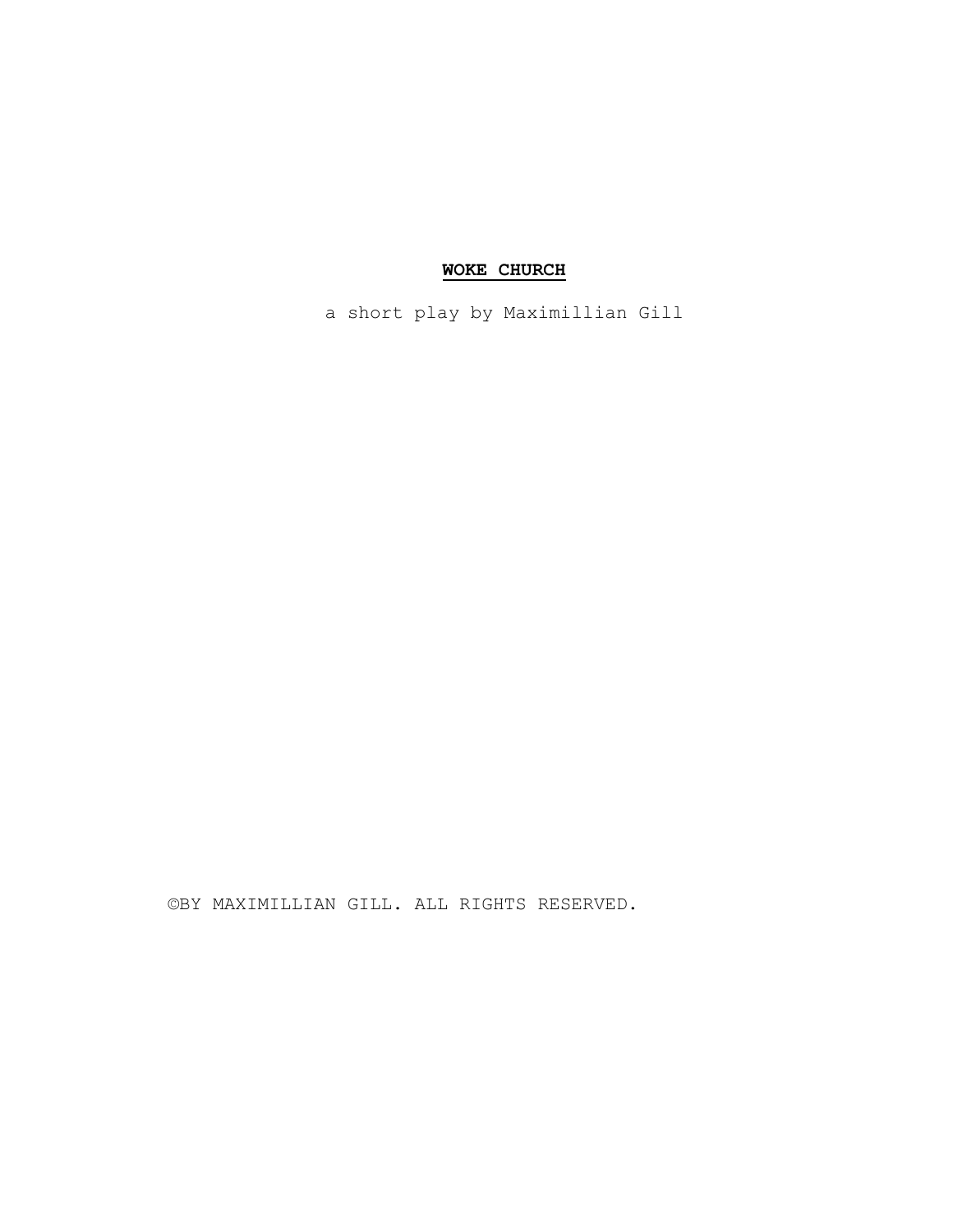The Characters

| Confessor        | Any age, any gender, BIPOC,<br>the confessor on duty at Woke<br>Church, serious about the job |
|------------------|-----------------------------------------------------------------------------------------------|
| Penitent         | Any age, any gender, white,<br>looking for absolution but<br>has a funny way of showing it    |
| Initial Penitent | Any age, any gender, white,<br>around for a minute or two<br>just to set up the premise       |

SETTING: Woke Church.

TIME: Right about now.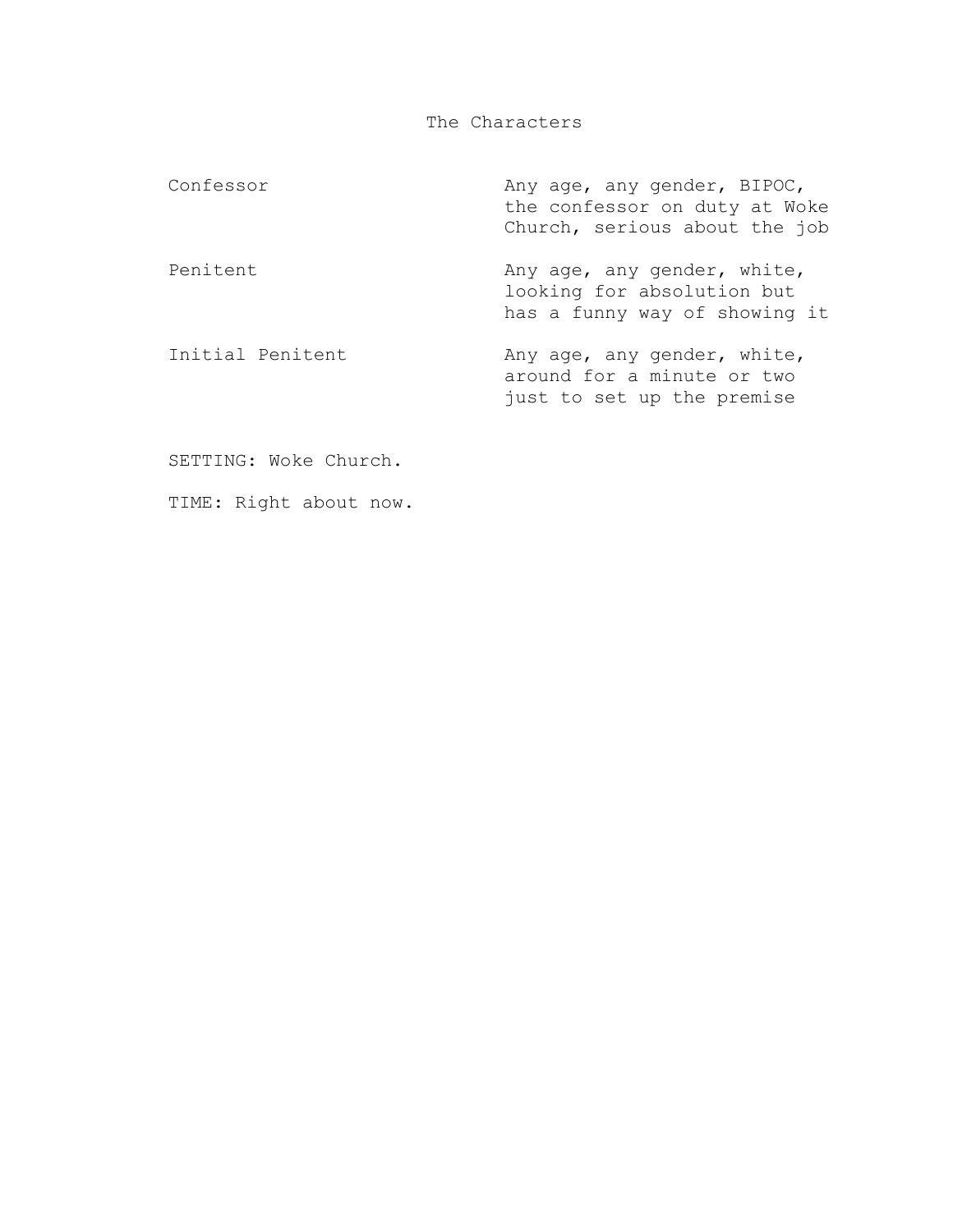CONFESSOR (any age, any gender, BIPOC) nods to welcome INITIAL PENITENT (any age, any gender, white). INITIAL PENITENT Forgive me, for I have sinned. CONFESSOR Speak, my child. INITIAL PENITENT Well, I have this friend from India, and I went to her place, and . . . and . . . CONFESSOR Continue. INITIAL PENITENT I actually really like Indian food. CONFESSOR Just tell me. INITIAL PENITENT I said, "Mmm, do I smell curry?" because I thought I smelled curry, but . . . no, she said she doesn't even cook Indian at home. CONFESSOR What was it? INITIAL PENITENT Spicy lasagna. CONFESSOR Your sins lie heavy, my child. INITIAL PENITENT I'm ready for penance. CONFESSOR For one week, eat nothing but curry. And not wimpy white people curry. INITIAL PENITENT But even Indian people don't eat it that much.

1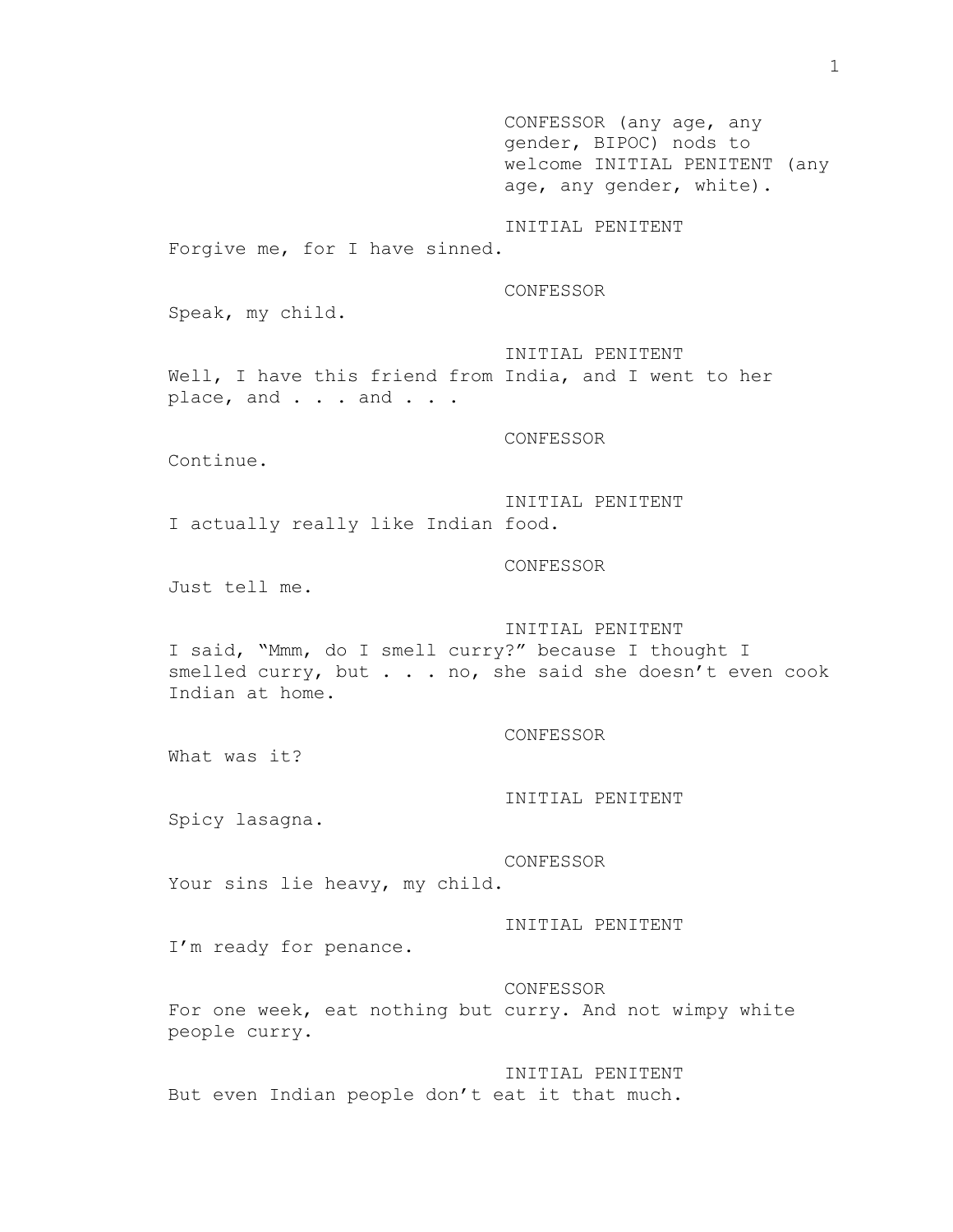CONFESSOR Do you want to be absolved of your sins or not? INITIAL PENITENT I do. Yes, thank you. CONFESSOR Tithe with Venmo, we're a 501 c three. Initial Penitent exits. PENITENT (any age, any gender, white) enters. CONFESSOR Oh, no. PENITENT Surprise, it's me. CONFESSOR Weren't you just here last week? PENITENT Yeah, but I screwed up again. CONFESSOR Go on. PENITENT I have this really, really close African-American friend, and-- CONFESSOR Just watch Twelve Years a Slave again. PENITENT Okay. CONFESSOR What is it with you? PENITENT I'm working on becoming an anti-racist person. CONFESSOR But you're doing a bad job.

2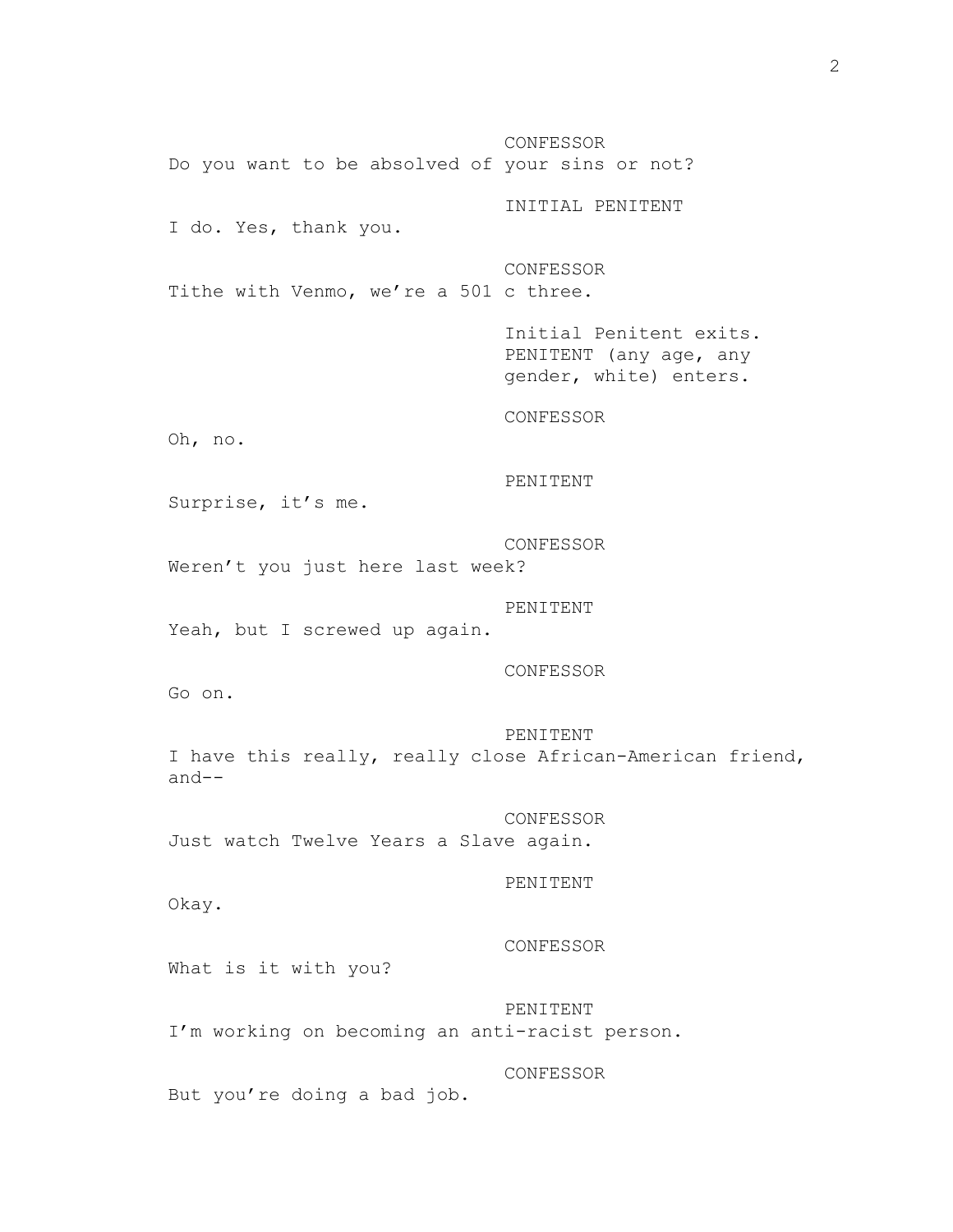#### PENITENT

I accept your judgement, and I submit to your guidance.

# CONFESSOR

All right. Let's start with, I don't know, stop saying inappropriate things to people of color?

# PENITENT

I'm trying, believe me, but I see everything through a white lens and it's just so distorting.

#### CONFESSOR

Fine. Don't forget to tithe.

# PENITENT

Sure. But hey, I was wondering about something.

# CONFESSOR

I'm sure there's people waiting outside.

# PENITENT

Do you offer a general waiver?

### CONFESSOR

Waiver?

### PENITENT

Yeah, so I'm good for any more missteps.

#### CONFESSOR

You have to do penance any time you disrespect a person of color in any way.

#### PENITENT

Got it, so I guess I'll be back next week.

#### CONFESSOR

(sighing) All right, there is something.

#### PENITENT

Really?

#### CONFESSOR

It'll cover you.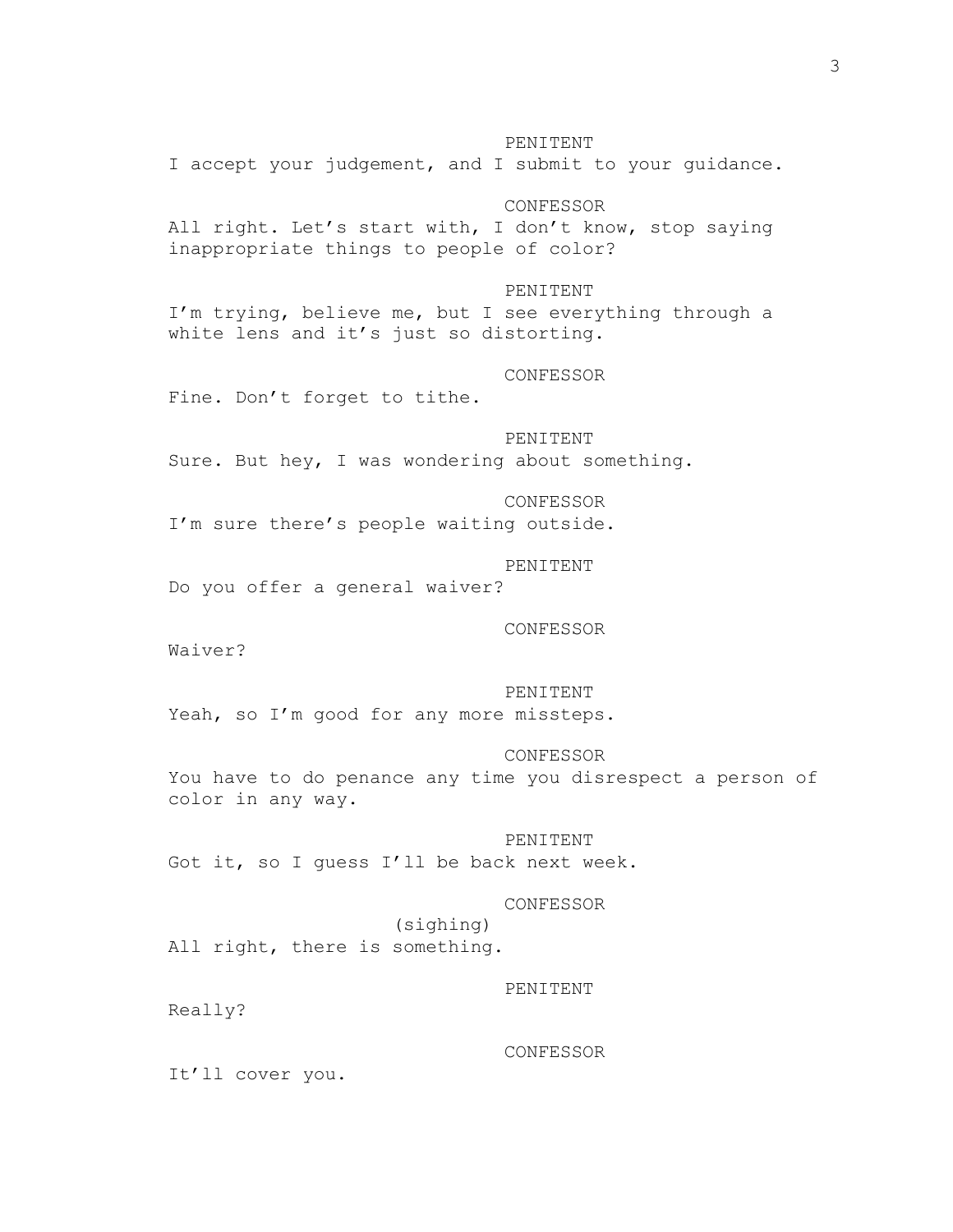PENITENT

In what situations?

CONFESSOR You can ask people where they're *really* from.

# PENITENT

Nice.

### CONFESSOR

You can adopt slang. You can touch people's hair. You can mangle other languages.

PENITENT Can I culturally appropriate?

CONFESSOR

Oh, that's a given.

Yay.

Even better. Get this.

PENITENT

CONFESSOR

PENITENT

What?

CONFESSOR Now, you don't want to overuse this one.

PENITENT

What is it?

### CONFESSOR

You can even, on occasion, use racial slurs to express companionship, like we do among ourselves.

PENITENT Oh wow, that's more than I ever dreamed.

CONFESSOR

Right?

PENITENT

What do I have to do?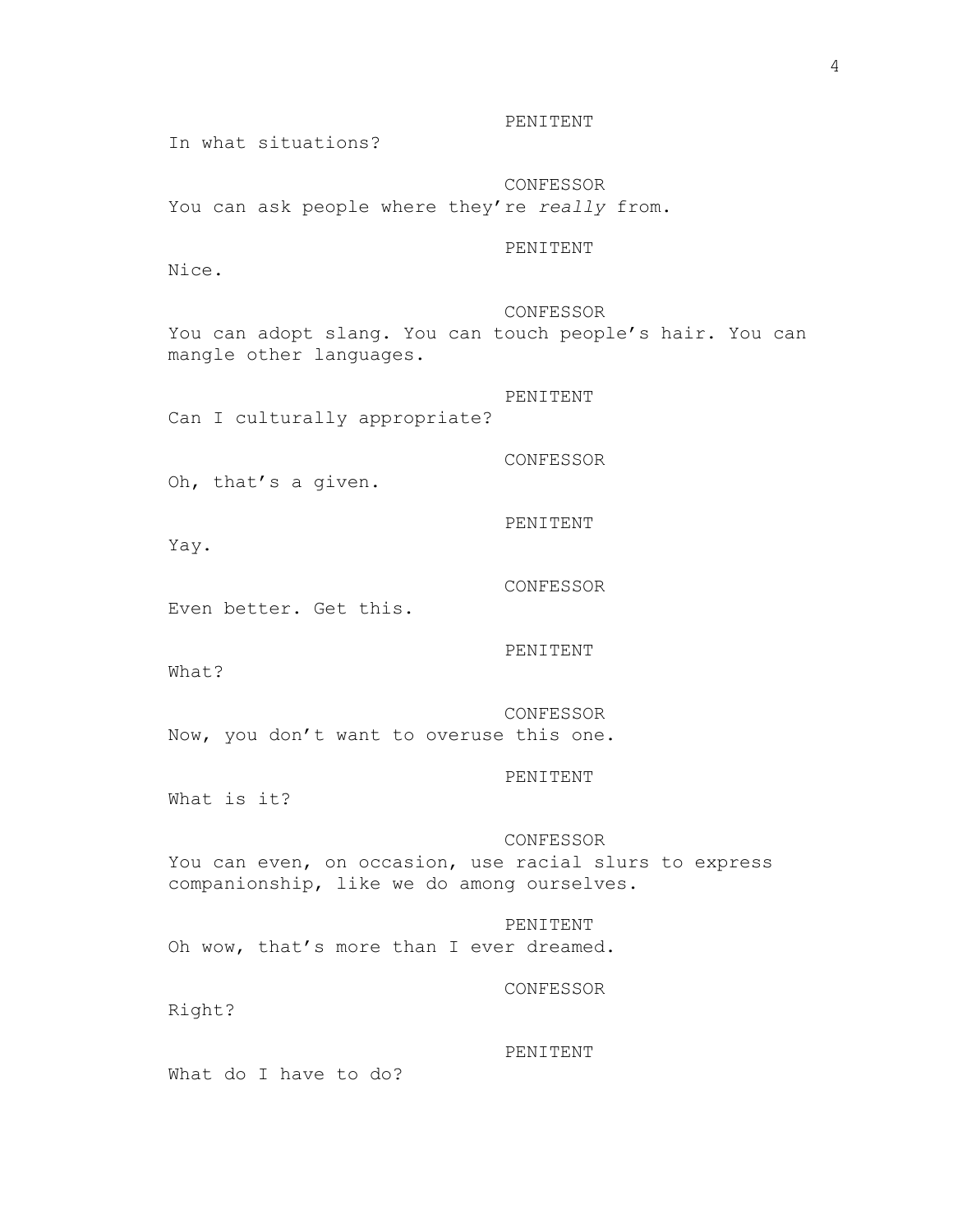CONFESSOR It's simple. PENITENT Tell me, please, tell me. CONFESSOR Just stop giving a shit. PENITENT What? CONFESSOR That's it. PENITENT And I won't be cancelled? CONFESSOR Nope. PENITENT Seriously, you'll report back and let them know I'm good? CONFESSOR Report back to whom? PENITENT (evasive) I don't know. CONFESSOR No, tell me. PENITENT I'm just assuming. CONFESSOR So you think a bunch of us get together and rule on stuff like this? PENITENT Not saying that . . . but do you? CONFESSOR Like we all get in a room and hash it out?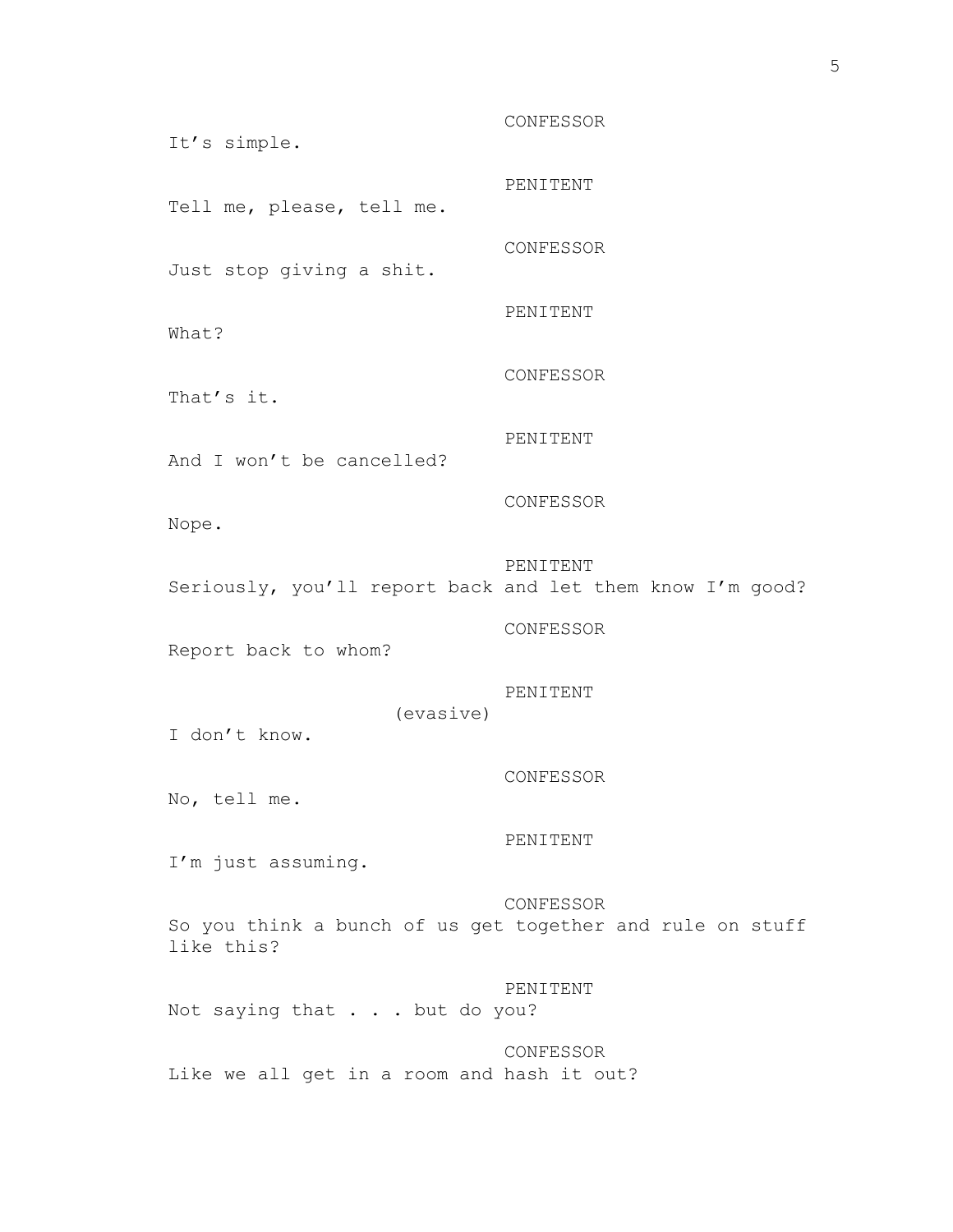PENITENT Right? CONFESSOR We don't do that. PENITENT Okay. CONFESSOR It's all virtual now. PENITENT What? CONFESSOR We do it over Zoom. PENITENT So you'll tell them? CONFESSOR Sure. PENITENT Awesome. CONFESSOR Hmm. PENITENT What? CONFESSOR This was a test. PENITENT What kind? CONFESSOR Sort of an Abraham and Isaac thing. PENITENT Oh, so you follow a Judeo-Christian religious tradition?

CONFESSOR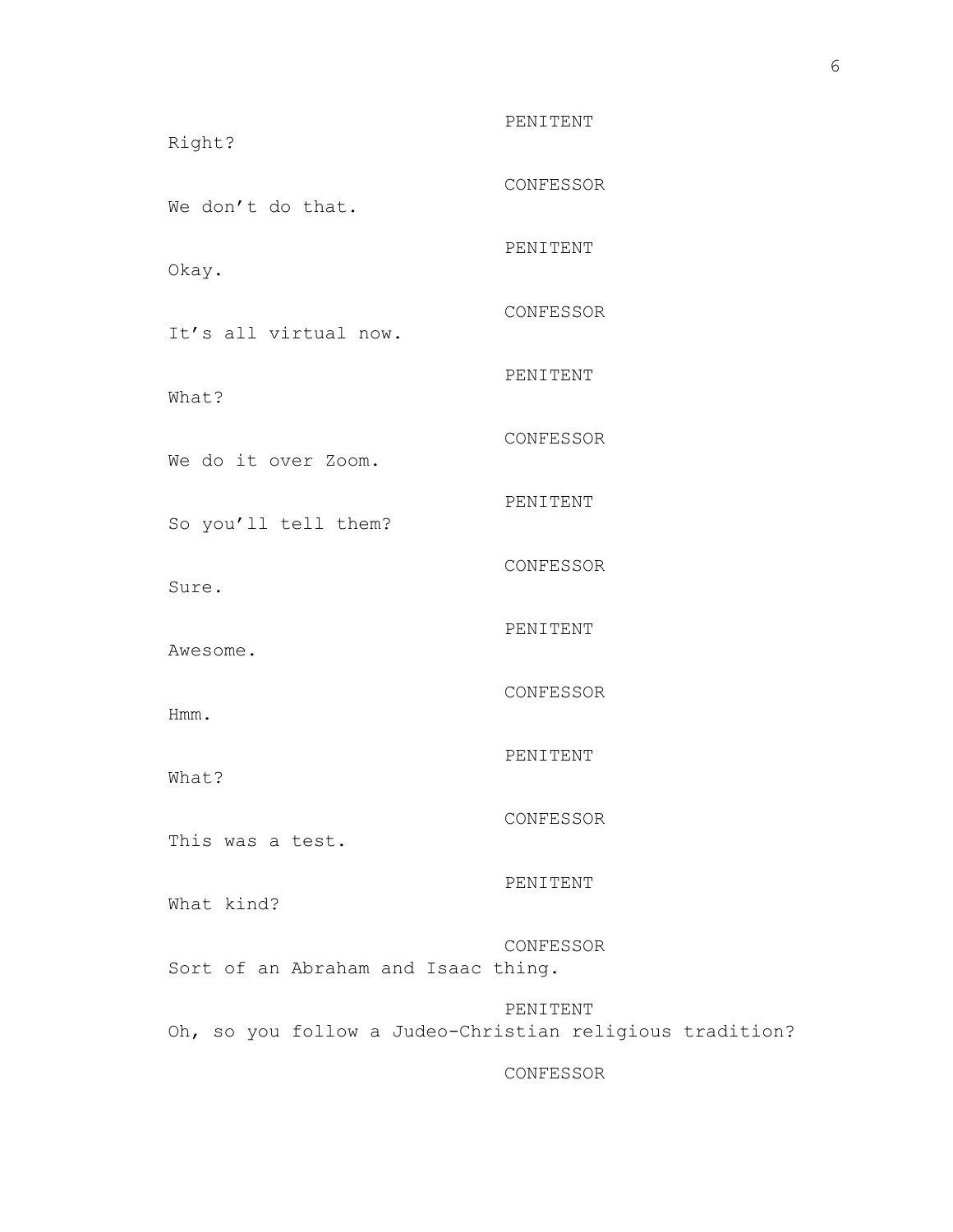It's cultural literacy. I was testing to see if you really didn't care, and you fell for it.

PENITENT

Uh oh.

# CONFESSOR

That's right. If you stop giving a shit, you may as well put on a white sheet and Sieg Heil.

PENITENT

Hey, that's not cool.

CONFESSOR

Leave. Now.

PENITENT

You really don't want me here, do you?

CONFESSOR

You think?

### PENITENT

I know I'm committing a micro-aggression by revealing my whiteness in your space.

CONFESSOR

That's not it.

#### PENITENT

Then what?

CONFESSOR Every time you come back, I feel like a failure.

#### PENITENT

Oh, right, and I represent a culture of white achievement that makes you feel like you're less than.

### CONFESSOR

That captures it.

# PENITENT

Sorry.

CONFESSOR

Happy for your growth. Now get out and don't come back.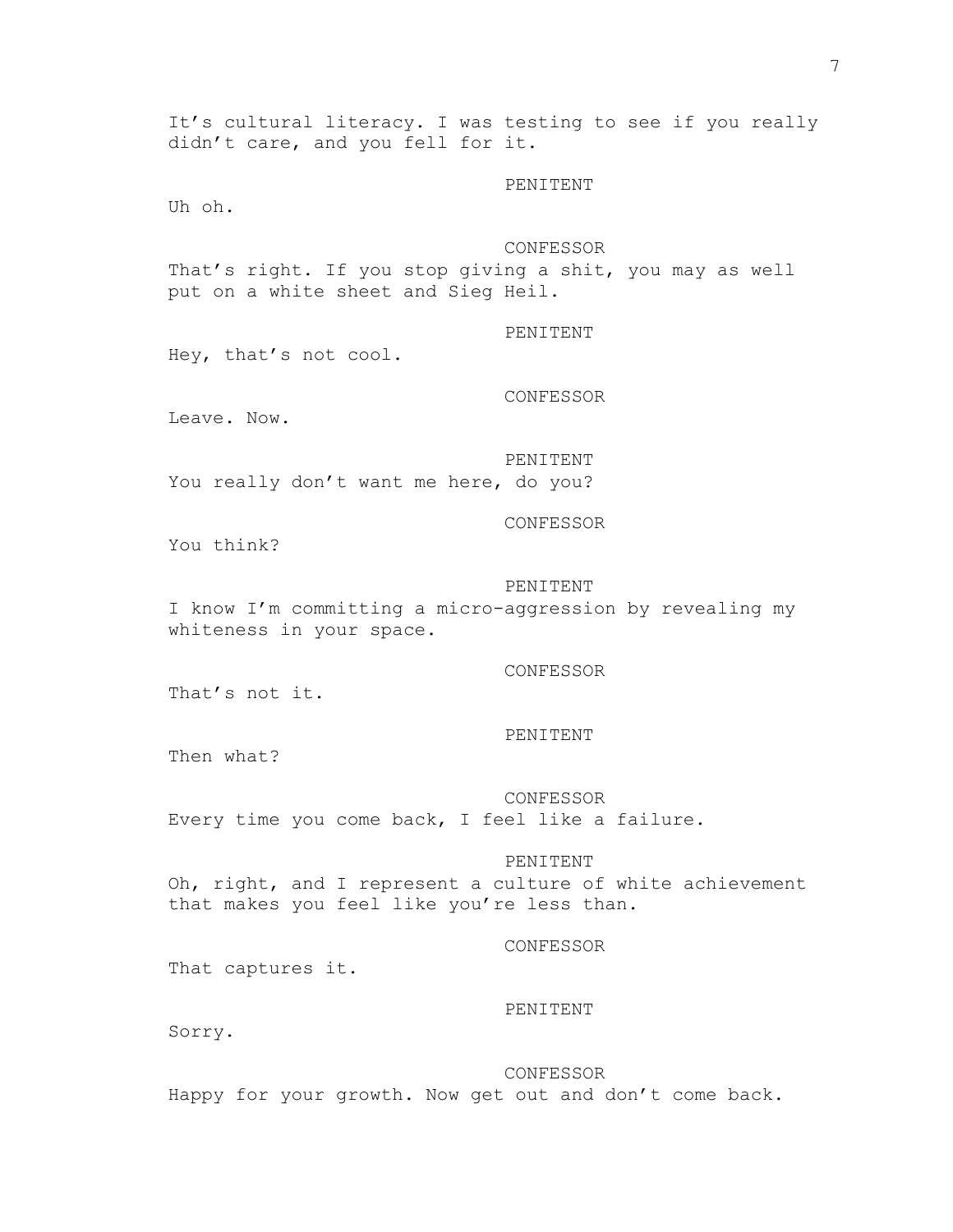All right, but I'll have to report this to my people.

# CONFESSOR

Your people?

#### PENITENT

Yup.

# CONFESSOR

You mean white people get together and go over white stuff?

# PENITENT

You don't have to believe me.

### CONFESSOR

Like what?

# PENITENT

Well, last week we had a seminar on dancefloor tactics. How to use enthusiasm to compensate for a lack of rhythm.

## CONFESSOR

You convinced me.

# PENITENT

Be careful, you could get your non-profit status revoked.

#### CONFESSOR

You can't do that.

### PENITENT

You don't think white people have that kind of power over your life?

#### CONFESSOR

Right, I guess you can do that.

#### PENITENT

So work with me. Let's fix racism.

### CONFESSOR

I don't think that's possible.

#### PENITENT

Not with that attitude it's not.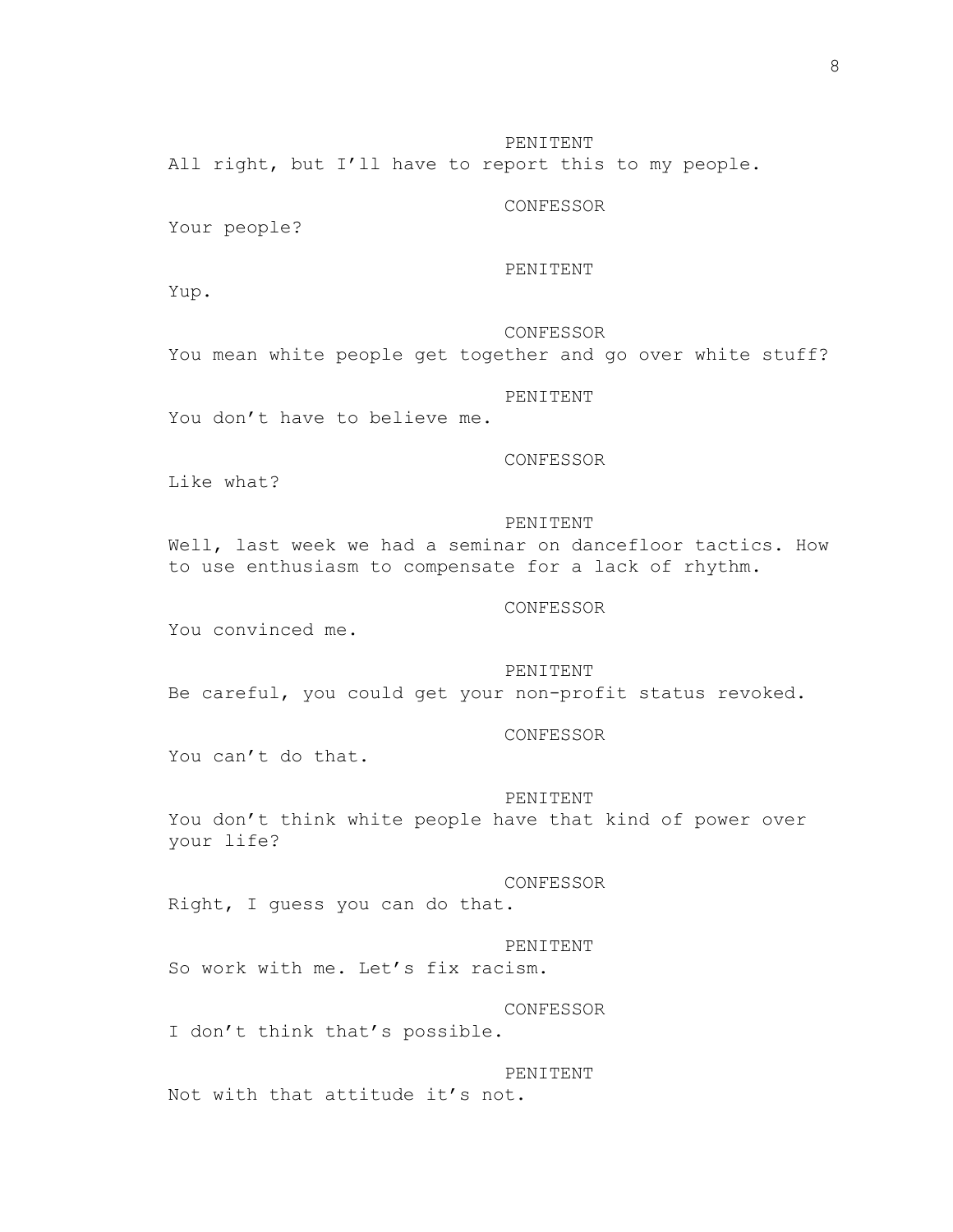# 9

#### CONFESSOR

Do you know that's a really white thing to say?

# PENITENT

See, that's why I need you. Come on, this is your job.

### CONFESSOR

Okay, I really, really hope you mean that it is literally my job, as in because I work for this place it's my job to help you be less racist.

#### PENITENT

Of course.

#### CONFESSOR

Because if you're implying that it's on us to fix racism for white people, that's a different thing.

### PENITENT

No . . . Well, maybe a little.

#### CONFESSOR

Excuse me?

# PENITENT

Do you really see us white people getting this done on our own?

### CONFESSOR

All right, I took on this job because I wanted to make a difference and help people like you move beyond all your punishing waves of white guilt. But I did not sign up for this shit. All of you want your racism-free certificates but you don't want to do the work.

And holy fuck, how stupid can you be? Do you hear the stuff that comes out of your mouths? You want me to judge you on your intentions not on your words, but how do you expect me to ignore all the condescension, pathetic offers of alliance, and truly desperate performative wokeness? You wish you had skin like mine, you think I'm a genius because I can speak your damn colonial queen's English better than you can, and also you never, ever see color. Well, what do you think this is? It's right in front of you, look. I'm so over it. I'm ready to give up on this